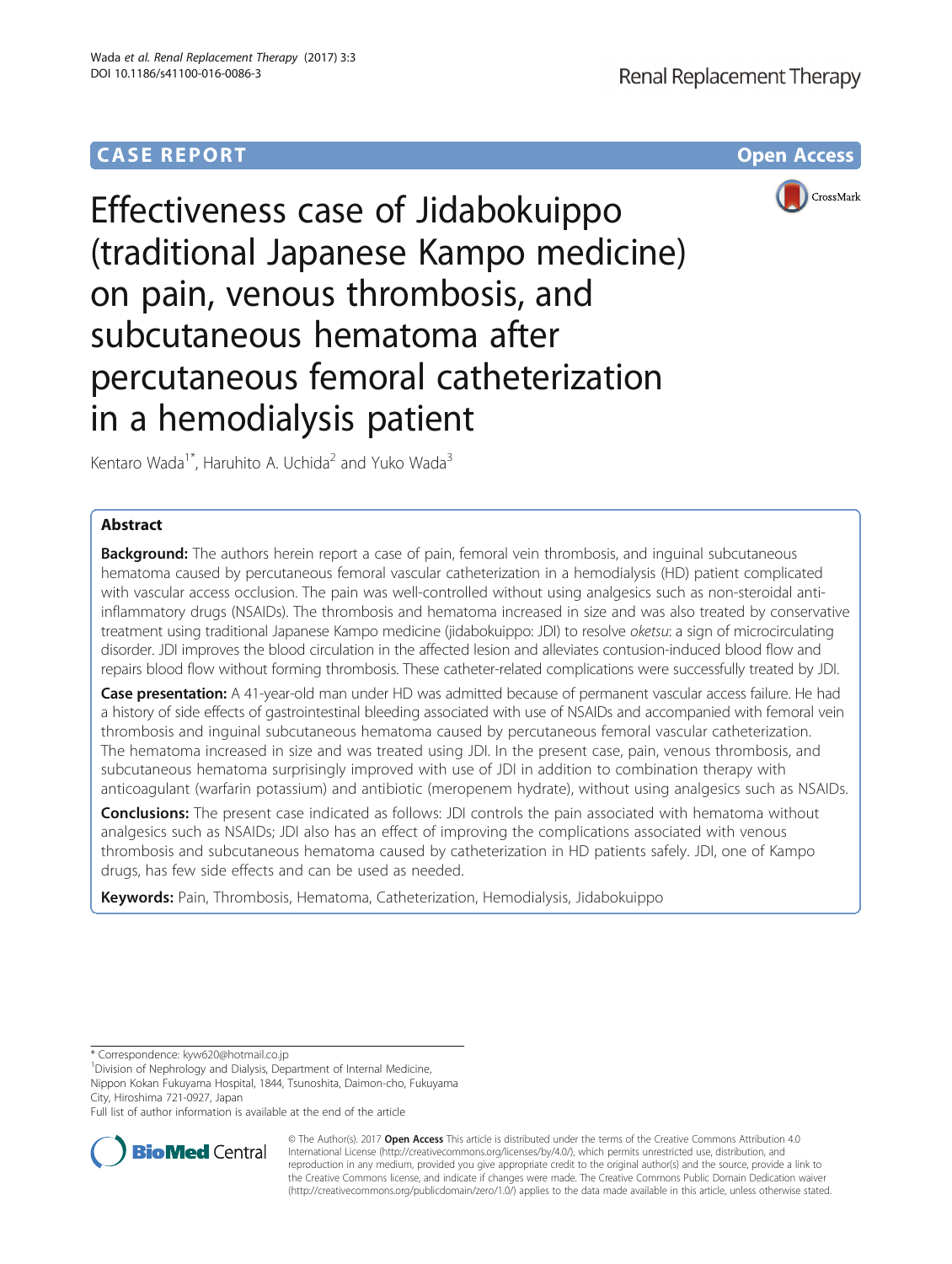# Background

Percutaneous femoral catheterization is considered a quick and an easy access for emergency case under hemodialysis (HD) patient complicated with vascular access occlusion. However, it may cause severe and fatal complications such as infection, hematoma, deep vein thrombosis, and vessel perforation [\[1](#page-4-0)].

Conservative treatment of hematoma is acceptable if no hemodynamic dysfunction is present; no compartment syndrome is present; pain control is well-managed by analgesic drugs such as non-steroidal anti-inflammatory drugs (NSAIDs); and the hematoma does not increase in size.

The authors herein report a case of pain, femoral vein thrombosis, and inguinal subcutaneous hematoma caused by percutaneous femoral vascular catheterization. The thrombosis and hematoma increased in size and was successfully treated by conservative treatment using traditional Japanese Kampo medicine (jidabokuippo: JDI) to resolve oketsu: a sign of microcirculating disorder. The pain was also well-controlled without using analgesics. To our knowledge, no reports are available concerning the effectiveness of JDI for catheter-related complications in patients under HD.

# Case presentation

A 41-year-old man (Japanese) under HD attributable to lupus nephritis for approximately 16 years with a history of vascular access trouble several times was admitted to our hospital because of permanent vascular access failure (day 1). Ultrasonography revealed that thrombosis obstructed the vascular access almost completely from the anastomosis of the brachial artery and artificial vessel toward the anastomosis of the brachial vein and artificial vessel. He had a risk factor of thrombosis with history of systemic lupus erythematosus (SLE) for 20 years. However, the laboratory data findings showed

that anti-double strand DNA IgG antibody and anticardiolipine antibody remained negative, and 50% hemolytic unit factor (CH50), C3, and C4 remained within normal range for recent 15 years. Thrombocytopenia was not observed. These data indicated that immunological activity of SLE

was in remission. The authors concluded the patient had no indication of thrombectomy nor percutaneous angioplasty. Percutaneous femoral vascular catheter was inserted (left) under ultrasonography guidance using the Seldinger technique because the patient had a history of carotid vein damage and subclavian vein stenosis. Since maintaining the appropriate blood flow rate was difficult, femoral vascular catheter was inserted again in the opposite (right) side. After the first HD session of catheterization, he complained of pain in the left groin; a hard, smooth, painful mass was palpable; and subcutaneous hemorrhage was also observed. The left groin was compressed with an elastic bandage.

On day 3, laboratory data findings showed elevation of d-dimer level (13.2 μg/mL) without any abnormality in blood coagulopathy, but no progression in the decrease of hemoglobin level. The patient also showed shivering and spiking fever (39 °C) and complained of continuous pain in the groin; therefore, the catheter was immediately removed. Contrast-enhanced computed tomography (CECT) revealed a thrombosis in the right side of the external iliac vein (Fig. 1, left panel) and a soft-tissue mass in the left side of the groin (Fig. 1, right panel), but revealed no pulmonary embolism.

Warfarin potassium was administered to maintain prothrombin time-international normalized ratio with the range from 1.5 to 2.5 (2.0 mg/day). On the other hand, blood culture test was positive (Staphylococcus aureus), and laboratory data findings showed elevation of both white blood cell count (12,400/μL) and C-reactive protein (CRP) (8.6 mg/dL). Meropenem hydrate (0.5 g/day) was also administered for infectious disease.

Fig. 1 A contrast-enhanced computed tomography scan revealed (left panel) venous thrombosis in the external iliac vein (arrow) and (right panel) hematoma inside the sartorius muscle and rectus femoris muscle (arrow) (day 3)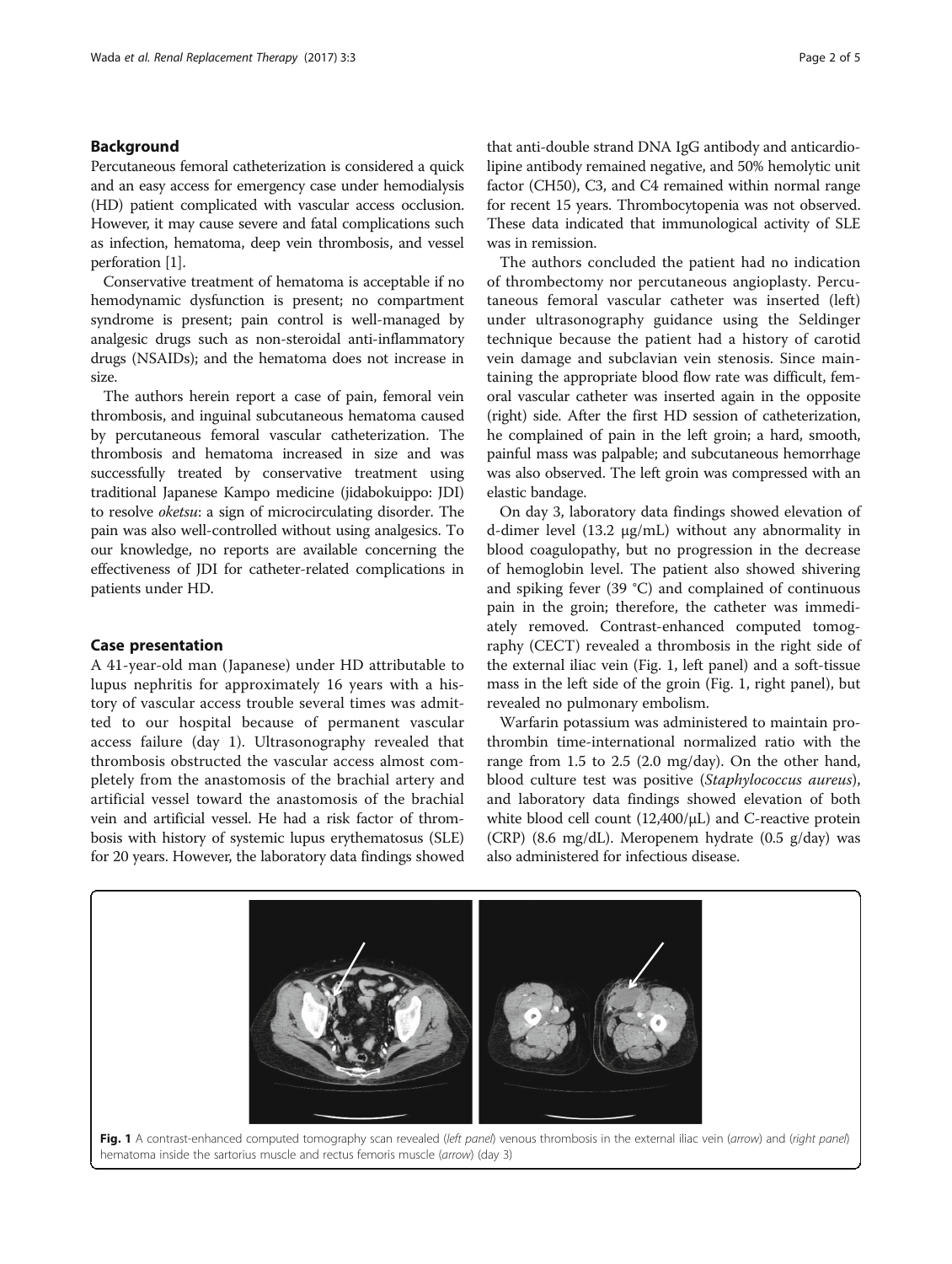The authors did not place an inferior vena cava filter to protect from new onset of pulmonary embolism attributable to the findings as follows: ultrasonic echocardiography showed no abnormality, and the possibility remained concerning risk of exacerbation of infections by catheterization.

Based on these findings, the patient was diagnosed as oketsu (blood stasis syndrome). Traditional Japanese Kampo medicine, JDI (7.5 g/day: Tsumura, Tokyo, Japan), was administered to improve the symptoms.

Visual analogue scale (VAS) scale in the groin reduced from 85 (day 1) to 33 mm (day 7), thereafter, 12 mm (day 12). The subcutaneous hemorrhage disappeared completely on day 16. The firm mass in the left groin gradually reduced in size and was not palpable on day 19.

Because laboratory data showed improvement in CRP concentration of less than 0.01 mg/dL, blood culture test remained negative, and clinical symptoms dramatically improved, meropenem hydrate administration was terminated on day 14. A d-dimer concentration also reduced from 13.2 to 0.4 μg/mL on day 14. The patient underwent successful arteriovenous graft formation in the right forearm on day 15.

The CECT on day 21 revealed that venous thrombosis in the right external iliac vein reduced (Fig. 2, left panel), and hematoma inside the left sartorius muscle and rectus femorius also reduced (Fig. 2, right panel); therefore, the patient was discharged on day 22. The patient did not use analgesic drugs such as NSAIDs throughout the hospitalization.

JDI administration was terminated because no symptoms were observed on day 21. No adverse reactions to the JDI treatment were observed.

Neither pulmonary embolism nor recurrence of venous thrombosis occurred until 6 months after discharge, thereby, terminating warfarin potassium administration.

(day 21)

At present, the patient is clinically well, showing no signs of exacerbation or relapse of venous thrombosis and subcutaneous hematoma.

# Discussion

The authors found out two important clinical issues in this case. JDI controls the pain associated with subcutaneous hematoma without using analgesics such as NSAIDs. JDI also has an effect of improving the complications associated with venous thrombosis and subcutaneous hematoma caused by percutaneous catheterization in HD patients.

First, the pain was well-controlled by conservative treatment using traditional Japanese Kampo medicine JDI without using analgesics. Several reports in the literature describe the randomized controlled trial comparing the effects on rib fracture between JDI and NSAIDs showing that the treatment period was shorter in JDI than NSAIDs; thereby, JDI is an excellent analgesic from the viewpoint of medical economics [\[2](#page-4-0)].

The prescription JDI has been developed by Shuan Kagawa (herbalist), who lived in the eighteenth century, Edo era, Japan [[3\]](#page-4-0). JDI is an herbal mixture that improves the blood circulation in the affected lesion and alleviates contusion-induced swelling and pain. JDI also has been reported to undo the stagnant blood flow and repair blood flow without forming thrombosis. JDI is composed of seven herbs as follows: cinamon bark, cnidium rhizome, nuphar rhizome, quercus bark, glycyrrhiza root, rhubarb rhizome, and clove floral bud [\[4](#page-4-0)]. Cnidium rhizome exerts anti-inflammatory and analgesic actions. Nuphar rhizome promotes the resorption of the internal hemorrhage, thereby repairing damaged tissue. Quercus bark has analgesic, anti-inflammatory, detoxyfying, and hemostatic properties. Rhubarb rhizome and clove floral bud improve microcirculation [[4\]](#page-4-0). Several

Fig. 2 A contrast-enhanced computed tomography scan revealed that (left panel) venous thrombosis in the external iliac vein reduced compared with day 3 (arrow) and (right panel) hematoma inside the sartorius muscle and rectus femoris muscle also reduced compared with day 3 (arrow)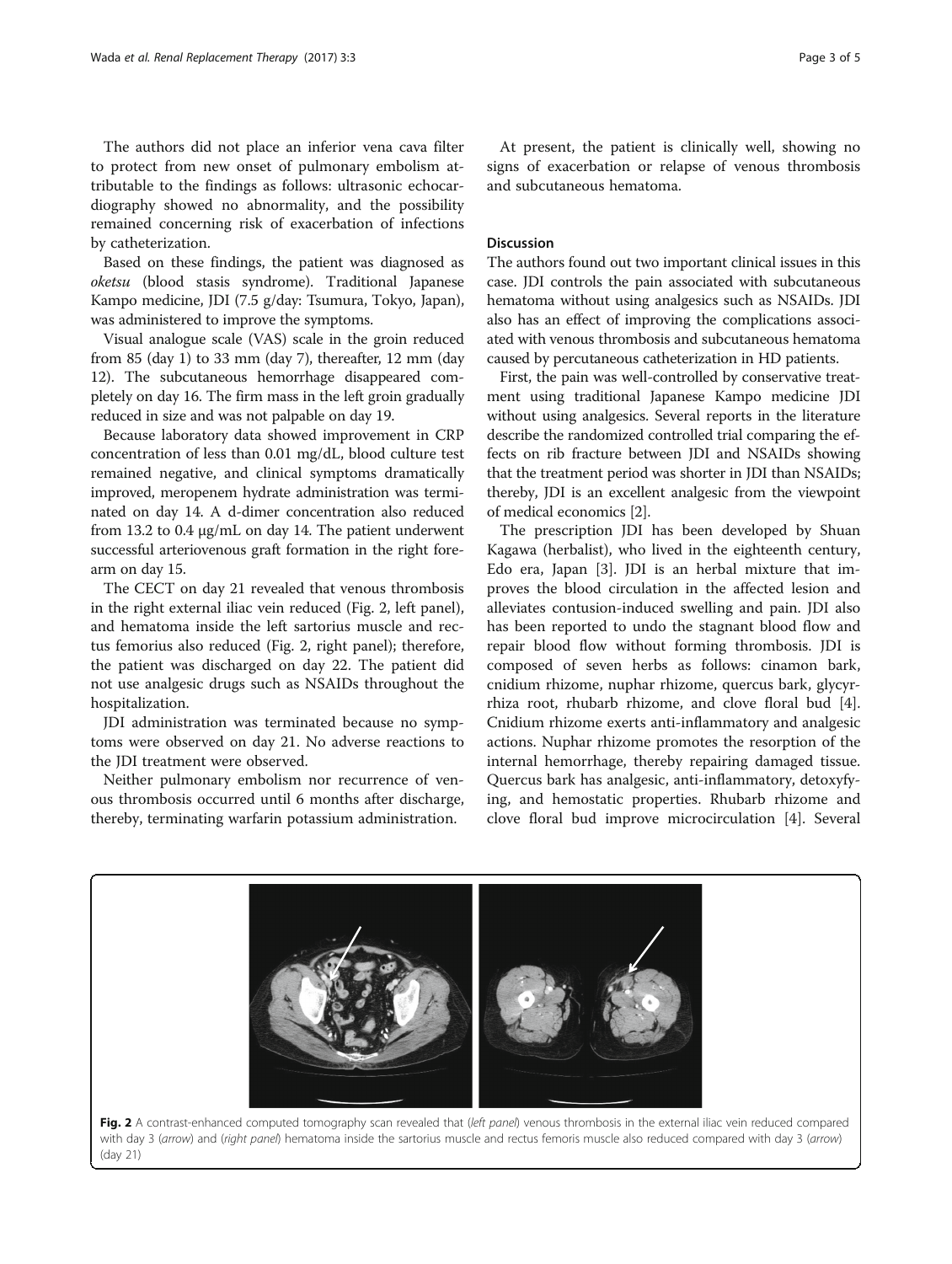reports in the literature describe that JDI includes herbs with established antioxidant activity, which may act synergistically when administered as a combination [\[5](#page-4-0)–[7](#page-4-0)]. Antioxidant activity has been reported to be involved in the improvement of swelling and pain associated with trauma [\[8\]](#page-4-0); therefore, JDI has mainly been used for bruises and sprains in Japan [[4](#page-4-0)]. Nevertheless, no reports were available concerning the effectiveness of JDI in HD patients. The current report indicates the possibility that the pharmacological effect of JDI could be useful for HD patients with catheter-related complications such as pain, thrombosis, and hematoma. Moreover, in this case, JDI was firstly administered as analgesic and was surprisingly effective to resolve thrombosis and subcutaneous hematoma, probably in part, attributable to the effect of cnidium rhizome and quercus bark [\[4](#page-4-0)]. It still remains unclear whether JDI administration under the specific condition with renal dysfunction affected the improvement of these catheter-related complications. However, treatment by JDI should be considered as an option for catheterrelated complications among all patients with history of side effects caused by NSAIDs.

In the pathological state, ketsu (blood and its metabolic products that circulate throughout the body) manifests stagnation known as oketsu according to the diagnostic criteria [\[9](#page-4-0)]. The major formulations against oketsu for the similar symptoms are as follows: (1) tsudosan, (2) tokakujyokitou, (3) keishibukuryogan, and (4) JDI. To distinguish JDI from other three formulations when prescribing, abdominal symptoms type of sho based on Japanese Kampo medicine show the characteristics as follows: (1) tsudosan, complaint of having stuck sensations in the region beneath the heart; (2) tokakujyokitou, lower abdominal strain appearing accompanied by severe sharp pain on gentle rubbing by fingertip; and (3) keishibukuryogan, pain at side of navel on palpitation. The pain produced at either side of the navel on palpitation is an important abdominal symptom of ketsu congestion. Ketsu-improving agent such as keishibukuryogan may clear up this condition. The present case did not show such abdominal symptoms. No specific abdominal symptoms (type of sho by Kampo diagnosis) exist in the use of JDI [[4\]](#page-4-0); therefore, JDI has been widely used and classified as one of the major drugs improving the pathological state called oketsu in Japanese Kampo medicine.

According to the theory of Japanese Kampo medicine, venous thrombosis and subcutaneous hematoma caused by catheterization are considered as an oketsu condition: a sign of microcirculating disorder. In the present case, pain, thrombosis, and subcutaneous hematoma surprisingly improved with use of JDI in addition to combination therapy with anticoagulant and antibiotic. This could be attributable to that oketsu condition was improved by JDI. The result that the patient had no complication such as

thrombosis or coagulation inside the HD circuit also indicates that JDI unlikely inhibits the action of warfarin and heparin. For the treatment of more severe pain, thrombosis, and hematoma by catheterization, it remains unclear which is better either JDI alone therapy or combination therapy with other Kampo oketsuimproving agents such as tsudosan, tokakujyokitou, and keishibukuryogan in addition to JDI. This issue remains to be solved in the future.

Second, femoral vein thrombosis and inguinal hematoma were caused by percutaneous femoral catheterization. The hematoma increased in size and was successfully treated by conservative treatment using traditional Japanese Kampo medicine JDI to resolve oketsu. The venous thrombosis decreased in size after combination therapy with JDI and warfarin potassium.

Because anticoagulants such as heparin are regularly administered in HD treatment, HD patients frequently have complications associated with bleeding. The present case also had a history of side-effects of gastrointestinal bleeding associated with use of NSAIDs, therefore, he was administered JDI. JDI can thus be used safely and economically in HD patients with history of gastrointestinal bleeding caused by NSAIDs.

According to the clinical guidance for the evaluation and the treatment of cardiovascular complications in HD patients by Japanese Society for Dialysis Therapy [[10\]](#page-4-0), they state that warfarin potassium for HD patients should be strictly monitored attributable to high risk of bleeding complications such as cerebral hemorrhage in the population [\[11](#page-4-0), [12](#page-4-0)]. Warfarin potassium significantly increases the risk for bleeding as creatinine clearance. Non-vitamin K-dependent oral anticoagulant agents (NOACs) are currently recommended for patients with atrial fibrillation at risk for stroke instead of warfarin potassium, however, all NOACs are dependent on kidney function for elimination therefore contraindicated in HD population [\[13\]](#page-4-0). Anticoagulant therapy for HD patients is difficult accordingly.

If the patient was administered only warfarin potassium as an anticoagulant therapy and meropenem hydrate without JDI, the possibility remains that the pain control might be more difficult, and it might take longer to diminish venous thrombosis and hematoma. Therefore, the quality of life of the patient might be reduced attributable to extension of hospitalization or medication period.

Because JDI contains rhubarb rhizome (laxative) [\[4\]](#page-4-0), the associated side effects of digestive symptoms such as epigastralgia and diarrhea could be caused. In the present case, the patient did not complain of such symptoms. While taking JDI, the frequency of his bowel movements improved regularly approximately once daily. HD patients overall require water restriction, thereby complicating constipation frequently. Laxative effect of rhubarb rhizome